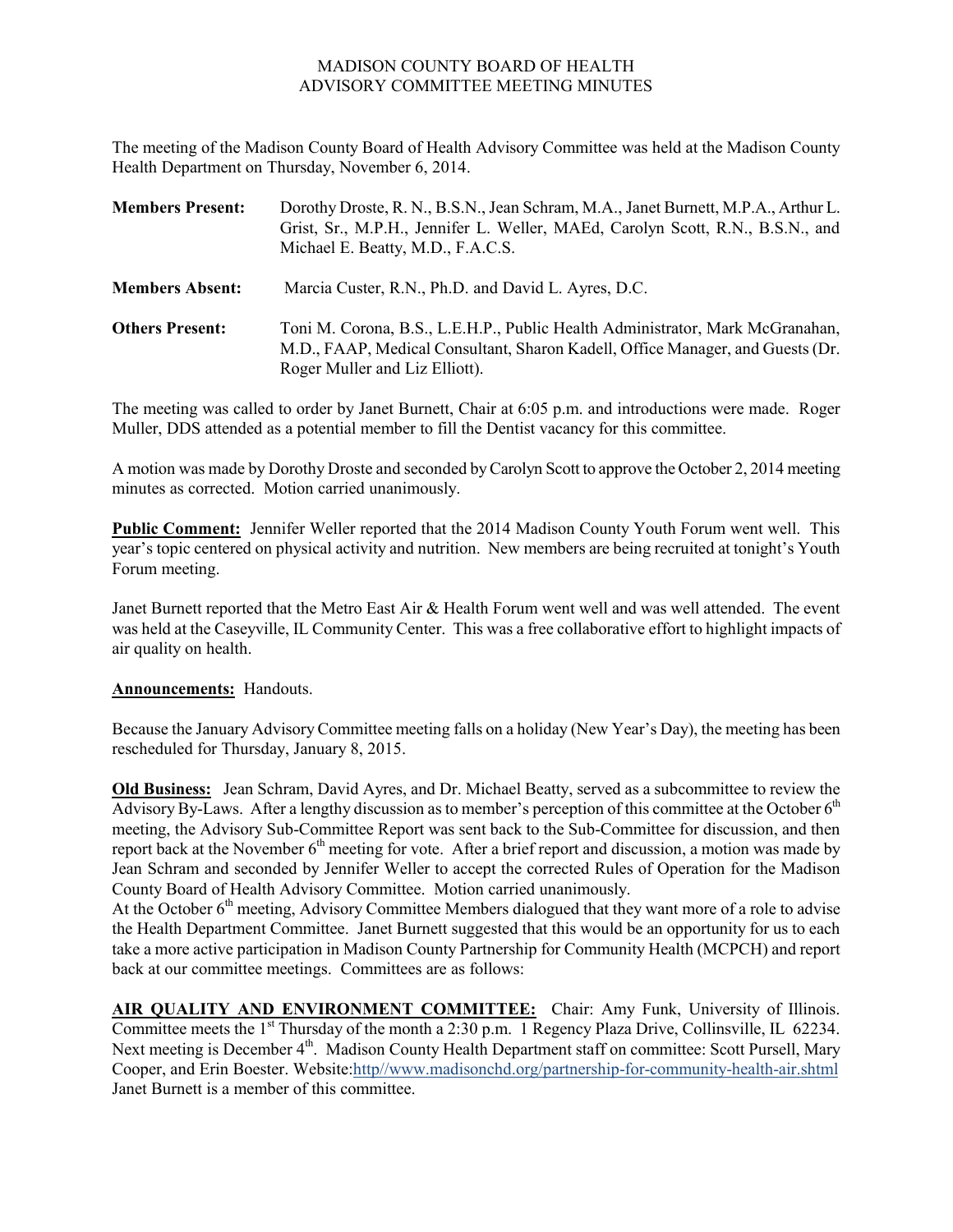## MADISON COUNTY BOARD OF HEALTH ADVISORY COMMITTEE MEETING MINUTES

**OBESITY REDUCTION COMMITTEE:** Chair: Judy Roth, Alton Memorial Hospital. Committee meets the 3rd Wednesday of the month a 2:00 p.m. SIUE Student Success Center – Health Services Office (or at MCHD sometimes). Next meeting is November 18<sup>th</sup>. Madison County Health Department Staff on committee: Lisa Modrusic. Website: http://www.madisonchd.org/partnership-for-community-health-teen-pregnancy.shtml Liz Elliott would like to attend this meeting.

**SEXUAL HEALTH COMMITTEE:** Chair: Andrea Stafford, MadCAP. Committee meets the last Wednesday of the month at 9:00 a.m. at MCHD in Manley Auditorium. Next meeting is January 28, 2015. Madison County Health Department Staff on committee: Debbie Knoll, Amanda Pruitt, and Teri Hart. Website: http://www.madisonchd.org/partnership-for-community-health-teen-pregnancy.shtml Carolyn Scott is interested in attending this committee.

**CANCER COMMITTEE:** Chair: Unknown. Committee meets either at MCHD or SIUE. The committee meets quarterly or twice a year. The last meeting was July 23, 2014. Madison County Health Department Staff on the committee: Deb Knoll, MCHD. Website: http://madisonchd.org/partnership-for-community health-cancer.shtml Dorothy Droste is interested in attending this committee.

**DRUG FREE COALITIONS COMMITTEE:** Chair: Donna Nahlik. Committee meets normally the 3<sup>rd</sup> Wednesday of the month (quarterly), 9:30 a.m. – 11:30 a.m. at Illinois State Police Building in, Collinsville, IL. The last meeting was on September 24<sup>th</sup>. Madison County Health Department Staff on the committee: Amy J. Yeager.

**Public Health Administrator's Report:** The Madison County Health Department FY2015 budget will go before the full County Board November  $19<sup>th</sup>$  for approval. The proposed budget included a new position, Billing Specialist.

Madison County Health Department is actively involved with Ebola planning and response activities. Madison County Health Department is responsible for initiating and implementing orders for Isolation and Quarantine. Tom Gibbons, Madison County State's Attorney reviewed the laws and is ready to assist us if needed.

On October 24<sup>th</sup>, Madison County Health Department hosted an EBOLA Meeting with Madison County Elected Officials and hospitals in the Emergency Management Operations Center, Wood River Facility to dialog about this fluid situation.

Dr. Michael Beatty asked about public awareness, press releases, Facebook posts, and the Regional Office of Education making all Madison County school systems and residents aware of EBOLA. A discussion followed.

Status Update For Comprehensive Management Audit Findings were distributed and reviewed.

**New Business:** Dr. McGranahan reported about an article, *Over 10% of U.S. Women Not Screened for Cervical Cancer that* appeared in the CDC MMWR Vital Signs. An estimated 11% of U.S. women in 2012 were not screened for cervical cancer in the past 5 years, according to an MMWR Vital Signs report. CDC researchers examined data on women aged 21 to 65 from the 2012 Behavioral Risk Factor Surveillance System, as well as national cancer and mortality registries. Roughly one-fourth of women without health insurance or without a regular healthcare provider went unscreened. Southern states had the highest rates of cervical cancer incidence and the lowest rates of screening. The authors note that in 2012, all national screening organizations for the first time agreed on when, and how often, women should be screened for cervical cancer.